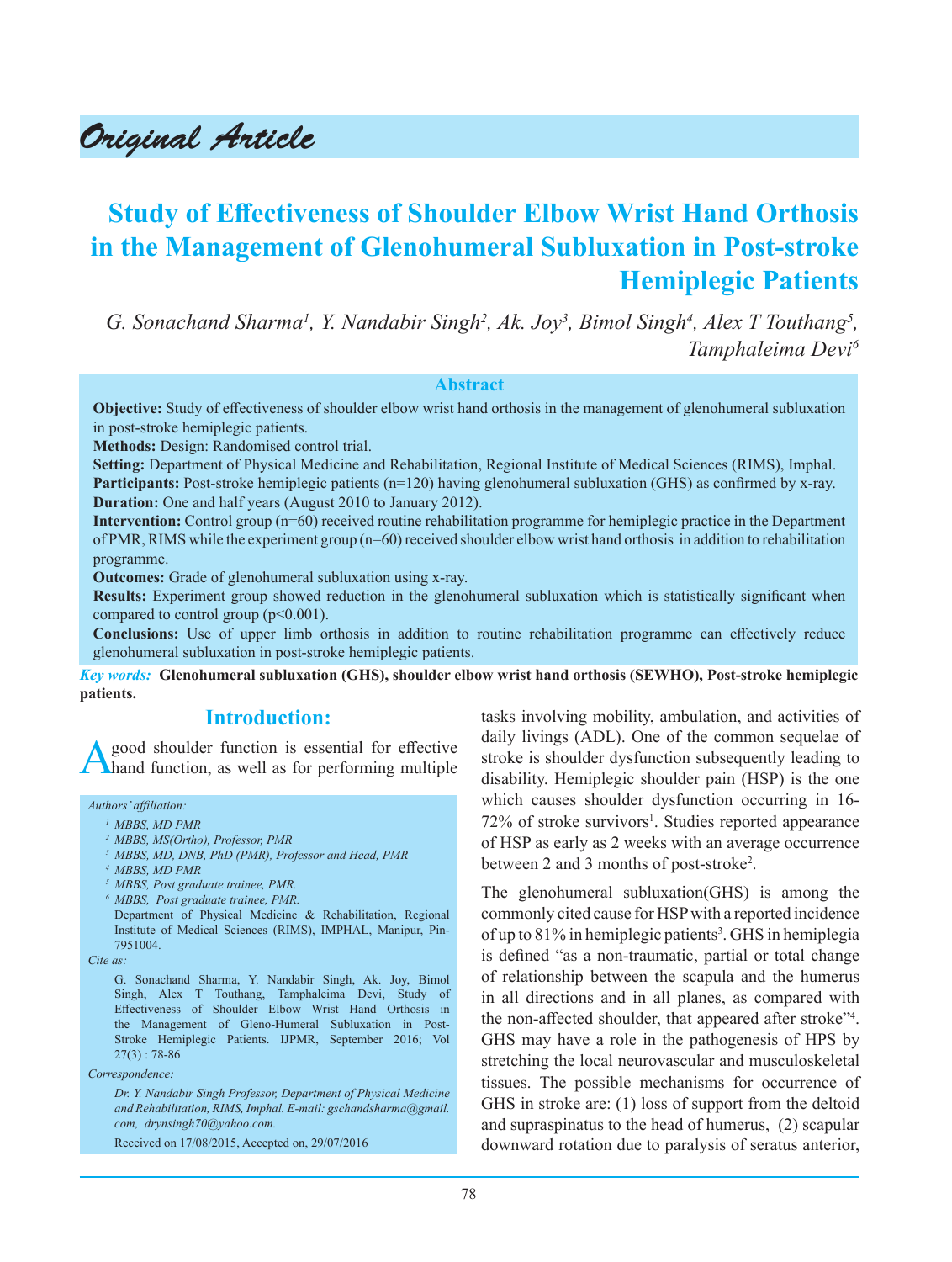rhomboids and trapezius, (3) drooping of trunk towards hemiplegic side due to loss of righting reflex, and (4) downwards traction by the weight of the upper limb. Because the subluxed shoulder is unstable, care must be taken to support the flail shoulder in upright position. Treatment to reduce this subluxation should focus on achieving trunk alignment and glenohumeral joint stability<sup>5</sup>.

Objective documentation of subluxation requires radiographs with a patient in upright position. It is suggested that patient showing early radiologic signs of subluxation might be most likely to get benefit from early orthotic intervention<sup>6</sup>.

The ideal approaches for treating GHS which have been proposed are:

- 1. Careful positioning and handling of the paralyzed  $limb<sup>7</sup>$ .
- 2. Strapping<sup>8</sup>.
- 3. Use of slings<sup>9</sup>.
- 4. Electrical stimulation $10$ .

Many authors have studies the effectiveness of different types of mechanical approaches in the management of GHS in post hemiplegic patients. In our present set up, we have been treating the hemiplegic patients only with rehabilitation exercise programmes and proper and careful positioning of the paralysed limb. In our country so far there are limited studies on orthotic intervention. So, this study is designed to see the effect of shoulder elbow wrist hand orthosis (SEWHO) in the management of GHS in post-stroke hemiplegic patients.

## **Materials and Methods:**

It is a randomised controlled trial conducted in the Department of Physical Medicine and Rehabilitation (PMR), Regional Institute of Medical Sciences (RIMS), Imphal, Manipur with study period of 1 year and 6 months. Altogether 120 patients of post-stroke hemiplegia were studied with following inclusion criteria: (1)Stroke patient within 3 months of attack, (2) hemiplegic patient having GHS and (3) age between 18 and 60 years. Exclusion criteria in the study were: (1) patient unable or not willing to give consent, (2) recurrent stroke, (3) comatose patients, (4) recent fracture of humerus/clavicle, (5) severe arthritis affecting shoulder joint and (6) severe comorbid conditions like uncontrolled diabetes, chronic renal failure, coronary artery disease, etc.

There were two groups in the study namely A (control group) and B ( intervention group). The group allocation was done by block randomisation method using block of two. The procedure was as follows: (1) A block size of 2 was chosen, (2) possible balanced combinations with C (control) and T (treatment) subjects were calculated as (TC, CT), and (3) blocks were randomly chosen to determine the assignment of all  $120$  participants<sup>11</sup>. This procedure resulted in 60 participants in both the control and treatment groups.

The routine rehabilitation physiotherapy programme was given to both the groups. It includes:

- (a) Positioning: The shoulder to be positioned in 90 degree abduction and external rotation and elbow flexed at 90 degree while the patient on bed.
- (b)Range of motion exercise: Passive range of motion exercises of the shoulder in flexion, abduction, internal and external rotations to be taught to the patient's care-giver. This is to be done thrice daily, with 10-20 repetitions per session.
- (c) Bed mobility and transfer techniques.
- (d)Careful handling.

Group B also received SEWHO which was made in Orthotic Unit of Department of PMR, RIMS, Imphal. In this orthosis, position of upper limb was elbow flexion at 90 degree, forearm in full supination, wrist dorsiflexion at 40-45 degree, thumb in abduction and metacarpo-phalangeal, interphalangeal joints in extension, so called reflex inhibitory position. The SEWHO was made to be applied only when the patient is in upright position ie, sitting, standing and moving around and for a maximum period of 6 months to see its effect.

## **Outcome Measures and Follow-up:**

The GHS was assessed through radiological examination by taking x-ray anteroposterior view of both the shoulders in erect posture with weight of limb working as traction. X-ray was taken at the time of diagnosis of GHS, subsequently at 3 months and 6 months of follow-up to reduce radiation hazard. In the x-ray, the GHS was measured in following 4 grades(Fig  $5)^{12}$ .

- 1. V- shaped widening
- 2. Moderate subluxation
- 3. Advance subluxation
- 4. Dislocation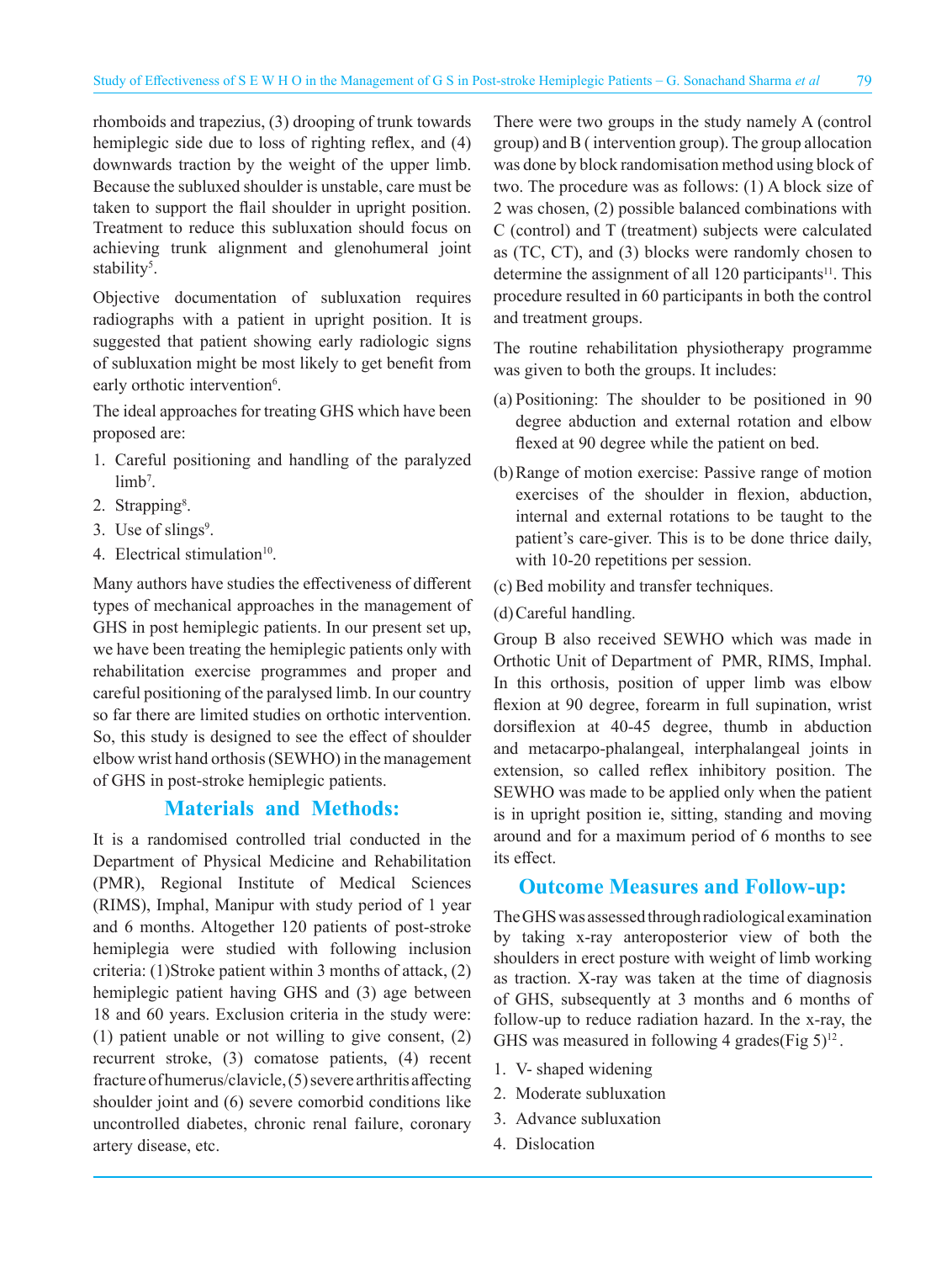## **Steps of making SEWHO:** Step 1: Making of negative cast [Fig1(a) to Fig 1(c)]







**Fig 1(c) -** *Negative Cast* 

Step 2: Making of positive cast [Fig 2(a) & 2(b)]



**Fig 2(a) -** *Positive Cast*



**Fig 2(b) -** *Positive Cast*



**Fig 3(a) -** *SEWHO*



**Fig 3(b) -** *SEWHO*



**Fig 4 -** *Patient with SEWHO*

Follow-up of the cases was done at 1st month, 3rd month then at 6th month (Fig 6 & 7).The approval of the ethical committee was taken from the Institutional Ethics Committee, RIMS, Imphal, Manipur.

## **Statistical Analysis:**

All analyses were performed using Statistical Package for Social Science SPSS software 16 version. Chi-square was used for the comparison between the groups. A significant level of 0.05 was used for all comparisons.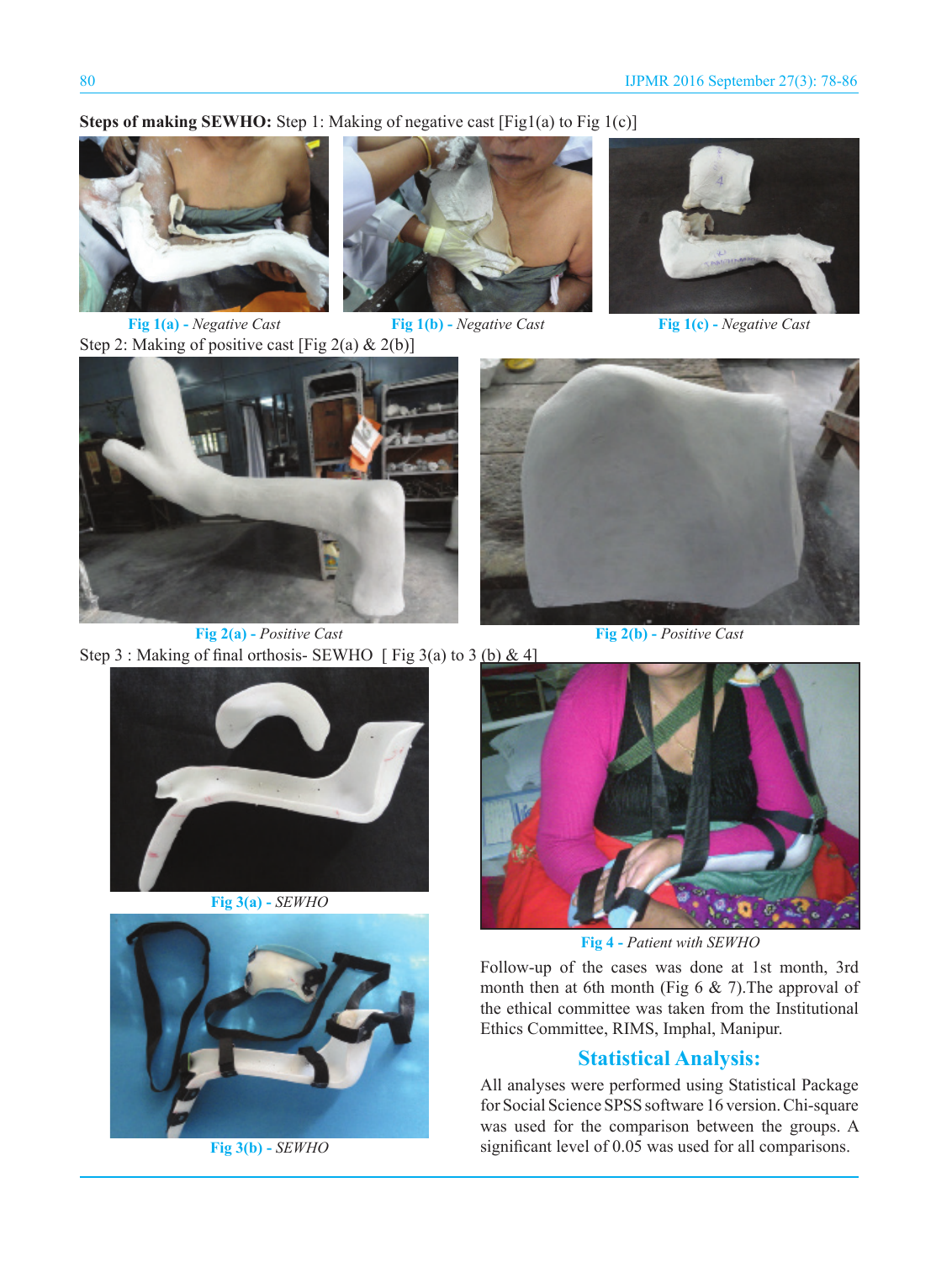#### **Results :**

A total of 120 patients of stroke fulfilling the inclusion criteria were studied. The control group consisted of 50 females and 10 males with average age of 54.7  $\pm$ 6.9 years while the intervention group consisted of 45 females and 15 males with average age of  $56.1 \pm 9.4$ years. At first follow-up, 5 patients (3 in intervention, 2 in control), at second follow-up, 14 patients (8 in intervention, 6 in control), at third follow-up, 18 patients (8 in intervention, 10 in control) and at last follow-up, 21 patients (11 in intervention, 10 in control) were lost subsequently for the complete follow-up. There were no statistically significant differences between groups in terms of baseline characteristics as shown in Table1. Males were 25 (20.8%) and females were 95 (79.2%). Majority of the patients, 27 in intervention and 31 in control were having post-stroke duration less than 1 month at the initiation of study. Cerebral infarct constituted 80% in intervention, 75% in control groups whereas haemorrhage constituted 20% in intervention and 25% in control group. Majority of the patients ie, 45 (80%) in intervention group and 44 (73%) in control group had left sided hemiplegia. Majority of cases, 43 in intervention and 39 in control had HSP. GHS with grade 3 was present in 54 patients in intervention and 52 in control group. At the 1st follow-up, majority of intervention group were in GHS grade 1 (36.8%) and 2 (59.6%) while in the control group maximum number of patients were in GHS grade 3 (79.3%).

|  | Table 1: Baseline Characteristics of the Study Groups |  |  |
|--|-------------------------------------------------------|--|--|
|  |                                                       |  |  |

This difference was found to be statistically significant  $(p=0.001)$  (Table 2). At second follow-up, majority of interventiom group (75.0%) was in GHS grade 1 while the maximum of control group (92%) were in GHS grade 2 and 7(13.5%) of intervention group did not have GHS, however no patient of control group achieved neither grade 0 nor 1 GHS. This finding was found to be statistically significant  $(p=0.001)$  (Table 3). At 3rd follow-up, maximum number of patients in intervention group (75.0%) were in GHS grade 1 while majority of control group (86%) were still in GHS of grade 2 and the finding was found to be statistically significant  $(p=0.001)$  (Table 4). At the end of last followup, majority (69.4%) of the intervention group were not having GHS (grade 0) while maximum (82.0%) of the control group were still having GHS grade 2 and the finding was found to statistically significant (p=0.001) (Table 5). The proportion of participants who did not have GHS ( grade 0) were more in the intervention group as compared to those in the control group at all the levels of duration of hemipleia. This difference was statistically significant at all the levels except when the duration was 1-2 months (Table 6). Majority of intervention with infarct were not having GHS (grade 0) while maximum of control group with infarct were in GHS grade 2. And maximum of patients with haemorrhage did not have GHS in the intervention group while in control group, majority of patients with haemorrhage were in GHS grade 2. These differences were found significant ( $p < 0.001$ ) (Table 7).

| <b>Variables</b> |                         | <b>No of cases</b>      |                    |                |
|------------------|-------------------------|-------------------------|--------------------|----------------|
|                  |                         | Intervention $(n = 60)$ | Control $(n = 60)$ | <b>P-value</b> |
|                  | Male                    | 15(25%)                 | $10(16.6\%)$       | 0.261          |
| Sex:             | Female                  | 45(75%)                 | $50(83.3\%)$       |                |
|                  | $\leq 1$ month          | 27(45%)                 | $31(51.6\%)$       | 0.709          |
| Duration:        | $>1$ to $\leq$ 2 months | $7(11.6\%)$             | $5(8.3\%)$         |                |
|                  | $>2$ to $\leq$ 3 months | $26(43.3\%)$            | 24(40%)            |                |
| Side of limb in- | Right                   | 15(25%)                 | $16(26.6\%)$       | 0.835          |
| volved:          | Left                    | 45 (75%)                | 44(73.3)           |                |
|                  | Infarct                 | $48(80\%)$              | 45(75%)            | 0.521          |
| Type of lesion:  | Heamorrhage             | $12(20\%)$              | 15(25%)            |                |
| HSP:             | Present                 | 43(71%)                 | 39(65%)            | 0.432          |
|                  | Absent                  | 17(28.3)                | 21((35%)           |                |
|                  | $\boldsymbol{0}$        | $0(0\%)$                | $0(0\%)$           | 0.552          |
| GHS grade:       |                         | $0(0\%)$                | $0(0)\%$           |                |
|                  | $\overline{2}$          | $4(6.6\%)$              | $7(11.6\%)$        |                |
|                  | $\overline{3}$          | $54(90\%)$              | $52(86.6\%)$       |                |
|                  | $\overline{4}$          | $2(3.3\%)$              | $1(1.6\%)$         |                |

P-value <0.05 is taken as significant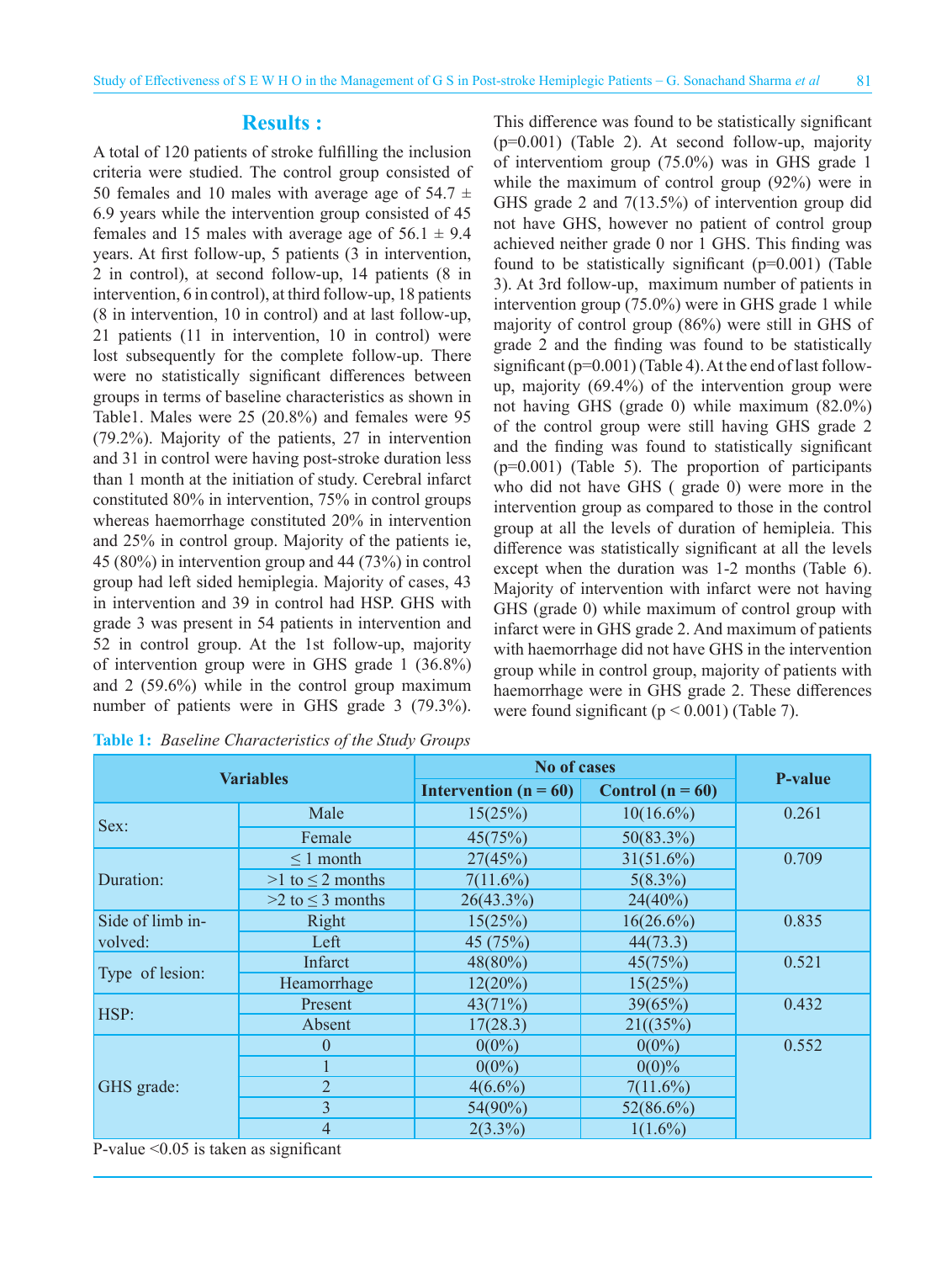| <b>GHS</b> grade | No of cases             |                    |          |
|------------------|-------------------------|--------------------|----------|
|                  | Intervention $(n = 60)$ | Control $(n = 60)$ | P- value |
| $\theta$         | 0(0.0)                  | 0(0.0)             | 0.001    |
|                  | $21(36.8\%)$            | 0(0.0)             |          |
| $\overline{2}$   | $34(59.6\%)$            | 12(20.7%)          |          |
| 3                | $1(1.8\%)$              | $46(79.3\%)$       |          |
| 4                | $1(1.8\%)$              | $0(0\%)$           |          |
| Total            | 57                      | 58                 |          |

**Table 2:** *Difference in Outcome between the Groups at 1st Follow-up*

P-value <0.05 is taken as significant

**Table 3:** *Difference in Outcome between the Groups at 2nd Follow-up*

|                  | No of cases             |                    |          |
|------------------|-------------------------|--------------------|----------|
| <b>GHS</b> grade | Intervention $(n = 60)$ | Control $(n = 60)$ | P- value |
| $\theta$         | $7(13.5\%)$             | 0(0.0)             | 0.001    |
|                  | $39(75.0\%)$            | 0(0.0)             |          |
| 2                | $5(9.6\%)$              | 50(92.6%)          |          |
| $\overline{3}$   | 0(0.0)                  | $4(7.4\%)$         |          |
| $\overline{4}$   | $1(1.9\%)$              | 0(0.0)             |          |
| Total            | 52                      | 54                 |          |

P-value <0.05 is taken as significant

**Table 4 :** *Difference in Outcome between the Groups at 3rd Follow-up*

| <b>GHS</b> grade | <b>No of cases</b>      | P - value          |       |
|------------------|-------------------------|--------------------|-------|
|                  | Intervention $(n = 60)$ | Control $(n = 60)$ |       |
| $\theta$         | $7(13.5\%)$             | 0(0.0)             | 0.001 |
|                  | $39(75.0\%)$            | $6(12.0\%)$        |       |
| $\overline{2}$   | $5(9.6\%)$              | $43(86.0\%)$       |       |
| 3                | $0(0.0\%)$              | $1(2.0\%)$         |       |
| $\overline{4}$   | $1(1.90\%)$             | 0(0.0)             |       |
| Total            | 52                      | 50                 |       |

p-value <0.05 is taken as significant

**Table 5 :** *Difference in Outcome between the Groups at the Last Follow-up*

| <b>GHS</b> grade | No of cases             |                    |           |
|------------------|-------------------------|--------------------|-----------|
|                  | Intervention $(n = 60)$ | Control $(n = 60)$ | P - value |
| $\boldsymbol{0}$ | $34(69.4\%)$            | 0(0.0)             | 0.001     |
|                  | $14(28.6\%)$            | $8(16.0\%)$        |           |
| $\overline{2}$   | 0(0.0)                  | $41(82.0\%)$       |           |
| 3                | $1(2.0\%)$              | $1(2.0\%)$         |           |
| $\overline{4}$   | 0(0.0)                  | 0(0.0)             |           |
| Total            | 49                      | 50                 |           |

P-value <0.05 is taken as significant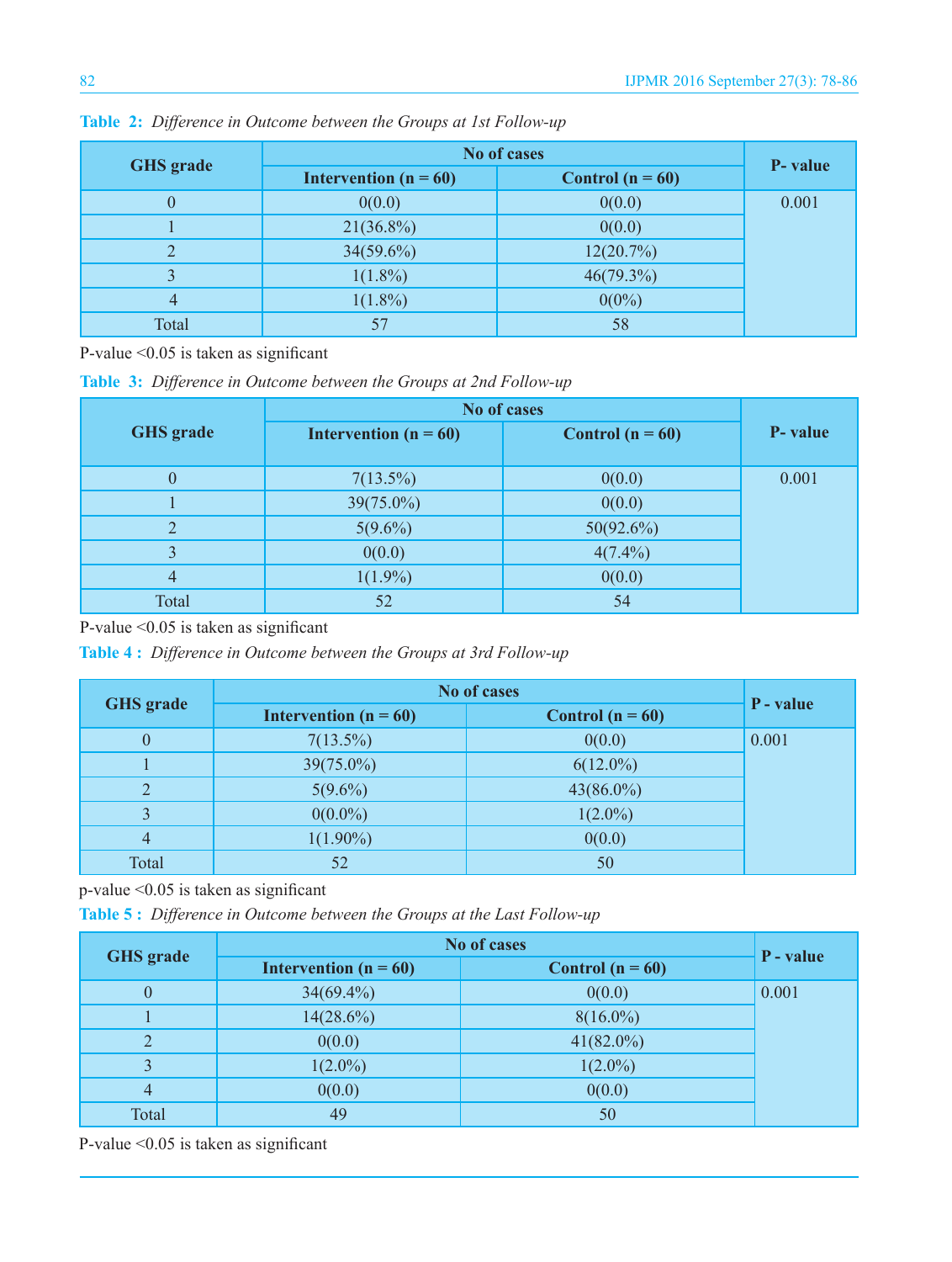|                          |                      | No of cases                       |                              |                |           |
|--------------------------|----------------------|-----------------------------------|------------------------------|----------------|-----------|
| <b>Duration</b>          | <b>Grades of GHS</b> | <b>Intervention</b><br>$(n = 60)$ | <b>Control</b><br>$(n = 60)$ | <b>Total</b>   | P - value |
|                          | $\boldsymbol{0}$     | $16(69.5\%)$                      | 0(0)                         | 16             | 0.001     |
|                          | 1                    | 6(26%)                            | $2(7.6\%)$                   | 8              |           |
| $\leq 1$ month:          | 2                    | 0(0)                              | 23(88.4%)                    | 23             |           |
|                          | 3                    | $1(4.3\%)$                        | $1(3.8\%)$                   | $\overline{2}$ |           |
|                          | Total                | 23                                | 26                           | 49             |           |
|                          | $\theta$             | $4(100\%)$                        | 0(0)                         | $\overline{4}$ | 0.30      |
| $>1$ to $\leq$ 2 months: |                      | 0(0)                              | $1(33.3\%)$                  | 1              |           |
|                          | $\overline{2}$       | 0(0)                              | 2(66.7%)                     | 24             |           |
|                          | Total                | $\overline{4}$                    | 3                            | 7              |           |
| $>2$ to $\leq$ 3 months: | $\theta$             | $14(63.6\%)$                      | 0(0)                         | 14             | 0.001     |
|                          |                      | $8(36.4\%)$                       | $5(23.8\%)$                  | 13             |           |
|                          | $\overline{2}$       | 0(0)                              | $16(76.2\%)$                 | 16             |           |
|                          | Total                | 22                                | 21                           | 43             |           |

**Table 6:** *Outcome Measure of GHS in the Study Groups at Last Follow-up by Duration of Hemiplegia*

P-value <0.05 is taken as significant

**Table 7:** *Outcome Measure of GHS in the Study Groups at The Last Follow up by Type of the Lesion*

|                       | <b>Grades of GHS</b> | <b>No of cases</b>                |                              |                |           |  |
|-----------------------|----------------------|-----------------------------------|------------------------------|----------------|-----------|--|
| <b>Type of lesion</b> |                      | <b>Intervention</b><br>$(n = 60)$ | <b>Control</b><br>$(n = 60)$ | <b>Total</b>   | $p-value$ |  |
| Infarct:              | $\mathbf{0}$         | $28(73.6\%)$                      | 0(0)                         | 28             | 0.001     |  |
|                       |                      | $9(23.6\%)$                       | $6(17.1\%)$                  | 15             |           |  |
|                       | $\overline{2}$       | 0(0)                              | 28(80%)                      | 28             |           |  |
|                       | 3                    | $1(2.6\%)$                        | $1(2.8\%)$                   | $\overline{2}$ |           |  |
|                       | Total                | 38                                | 35                           | 73             |           |  |
| Haemorrhage:          | $\mathbf{0}$         | $6(454.4\%)$                      | 0(0)                         | 6              | 0.001     |  |
|                       |                      | $5(45.5\%)$                       | $2(13.3\%)$                  | 7              |           |  |
|                       | $\overline{2}$       | 0(0)                              | 13(86.7%)                    | 13             |           |  |
|                       | Total                | 11                                | 15                           | 26             |           |  |

P-value <0.05 is taken as significant



## **Fig 5 - GHS Measurement** age of 65.5years.

## **Discussion:**

The present study revealed that the mean age of the study population were  $56.1\pm9.4$  and  $54.7\pm6.9$  (age range 41-70 years) among the intervention and control group respectively. Majority of the patients, 27 in intervention and 31 in control were having post-stroke duration less than 1 month at the initiation of study. Similar finding was noted in the study conducted by Hilde *et al*13 where mean age was 55.6 years. Pizzi *et al*14 reported a mean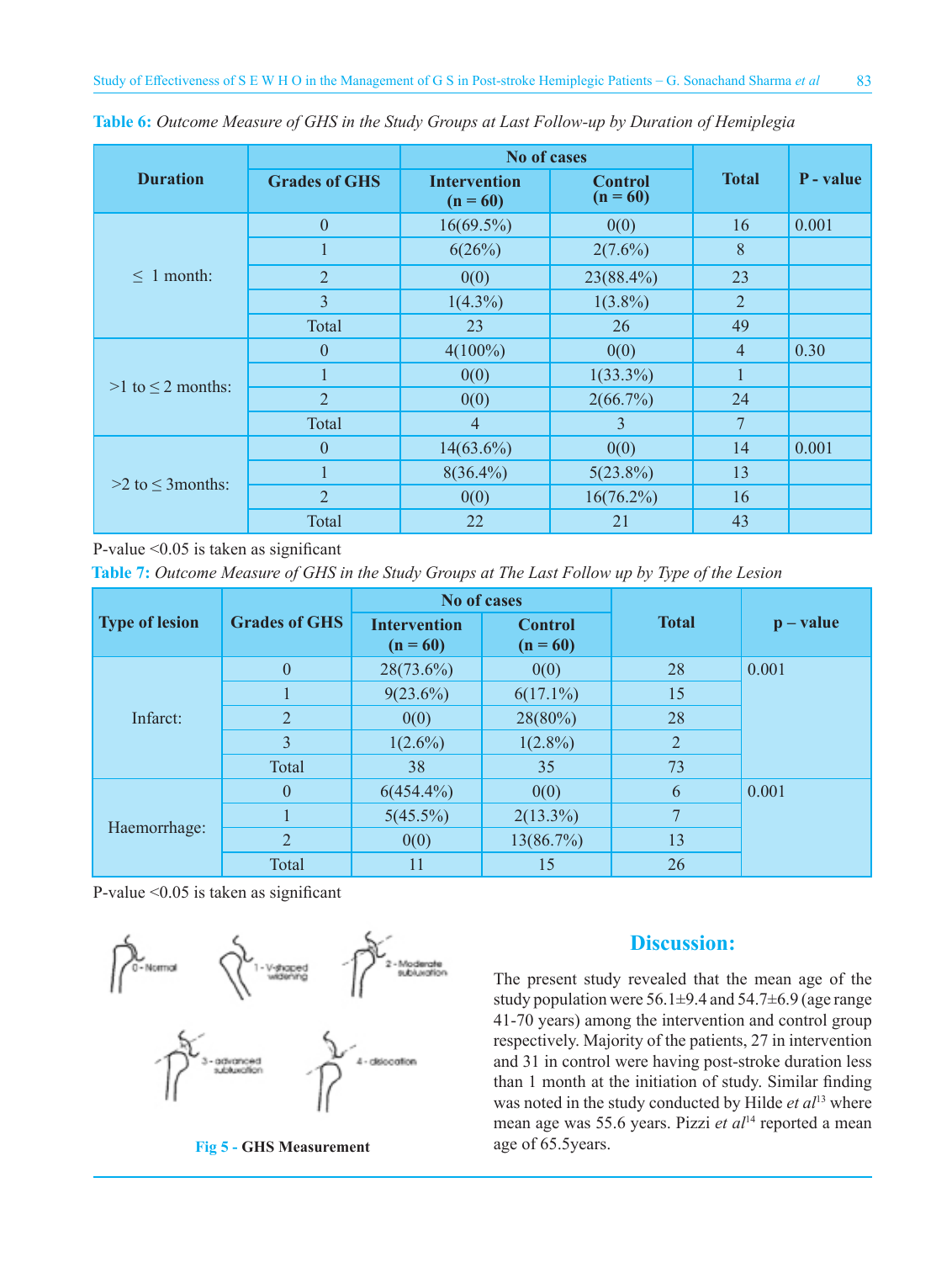

**Fig 6 -** *Before Intervention* **Fig 7 -** *After Intervention* 

Cerebral infarct was more common than haemorrhage in both the groups (80% *versus* 20% in intervention and 75% *versus* 25% in control). Majority of the patients 45(80%) in intervention group and 44(73%) in control group had left sided hemiplegia. Similar findings were also noted in the study conducted by Joy *et al*15.

GHS is a common complication of stroke but, the correlation between GHS and HSP is still controversial. In the present study, out of 120 cases recruited only 82 (68.33%) had HSP at the initiation of study. This finding was similar to the study conducted by Van Langenberghe and Hogan<sup>12</sup>. Another study on hemiplegic shoulder subluxation was conducted by Ikai *et al*16 where they also concluded that there was no relation between shoulder subluxation and pain. However two mechanisms possible for the correlation between GHS and HSP are: (1) Peri-articular tissue may become overstretched by the weight of the paralysed arm thereby causing pain, since the capsule and ligaments contain high concentrations of pain receptors and (2) overstretching may be the origin of painful ischaemia in the tendons of the supraspinatus muscle and of the long head of the biceps muscle $16, 17$ .

Radiographic measurements are considered the best method of quantifying GHS<sup>12</sup>. It is suggested that patient showing early radiologic signs of subluxation might be most likely to get benefit from early orthotic intervention. In this study we also used radiographic measurement for grading GHS.



A number of slings and other supports with different characteristics, design, and function have been described in the literature<sup>18-20</sup> but few studies have assessed their effectiveness in reducing GHS.

In a study conducted by Kieran *et al* 21 three different slings were compared in a group of 10 stroke patients the standard hemisling, the Bobath clavicular sling, and the modified vertical arm sling. The hemisling was found to be better in decreasing vertical and lateral GHS.

Patterson *et al*<sup>22</sup> found that, when correctly applied, all five slings used in their study were effective in reducing GHS (Dennison sling, Dumbbell sling, Harris hemisling, Hook hemiharness, and Zimmer Fashion arm sling).

In a study, Brooke *et al*<sup>23</sup> compared the Harris hemisling, the Bobath sling, and an arm trough/lapboard to assess their efficacy in reducing GHS. Even though improved GHS was found in some cases; no sling that was used consistently prevented subluxation in all cases.

Zorowitz *et al*<sup>24</sup> tested the effectiveness of four different slings in reducing GHS. They found that the only sling that significantly corrected vertical asymmetry was the single-strap hemisling, while total asymmetry was corrected mostly by the Rolyan sling.

Moodie *et al*<sup>25</sup> assessed the effectiveness of five external supports. Two supports used in the sitting position in a wheelchair and the triangular sling (in standing) were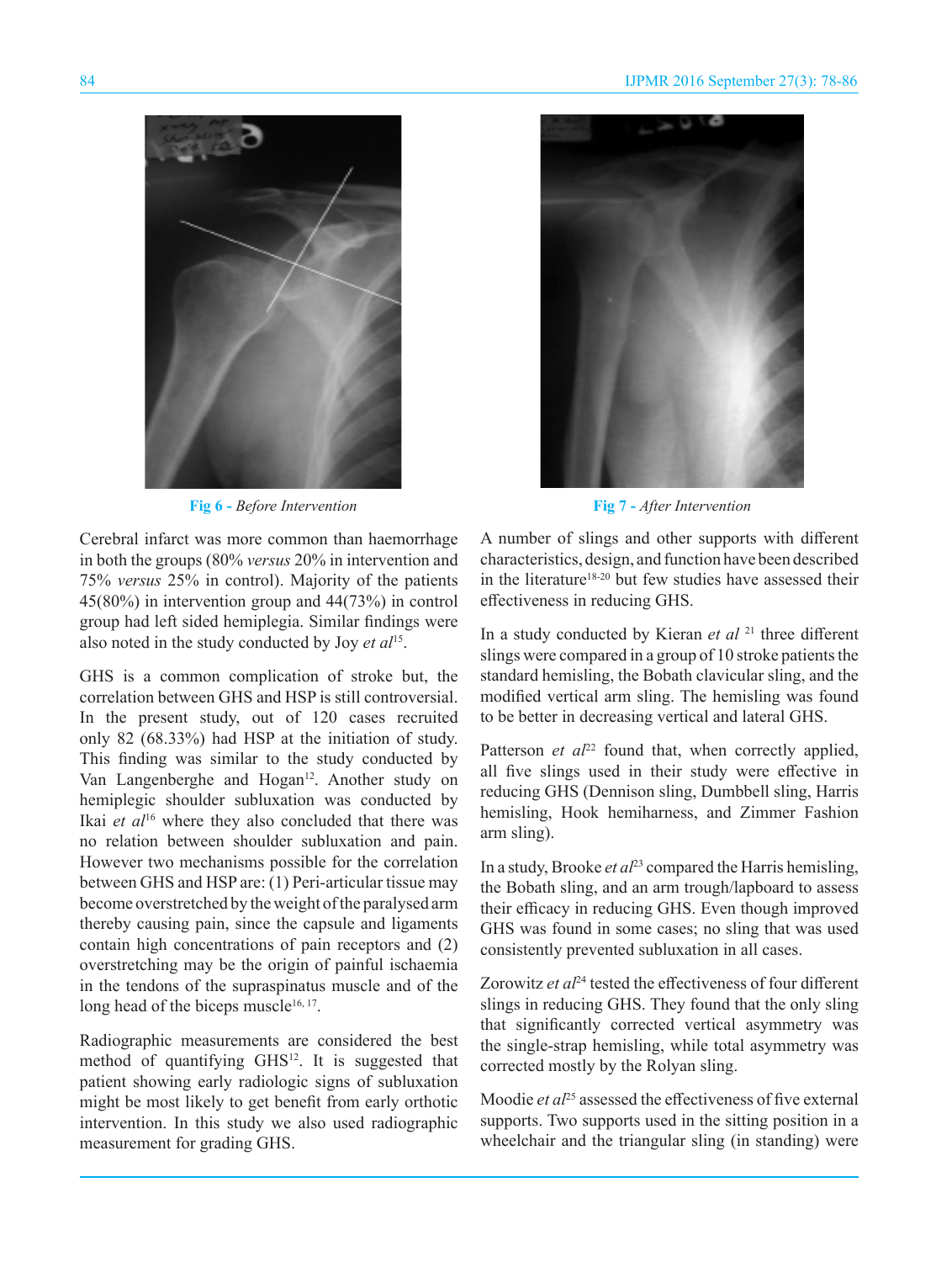effective; the Bobath roll and the Hook hemi-harness were not effective in reducing GHS.

The use of upper limb orthosis for the management of GHS is not well mentioned in the literature. In the present study, 90% of intervention group had GHS of grade 3 at initiation of the study but majority of them (69.4%) did not have GHS (grade 0) at the end. The proportion of participants who did not have GHS were more in the intervention group as compared to control group when the duration of hemiplegia was less than 1 month showing effectiveness of SEWHO more in the stroke with duration less than 1 month. Majority of patients with haemorrhage and infarct who did not have GHS were also more in the intervention group as compared to control group showing effectiveness of SEWHO both in infarct and haemorrhagic stroke with GHS. The result was found significant statistically when compared to the control group. The possible explanations for improvement in the grades of GHS may be due to following advantages of SEWHO; (1) it keeps the affected upper limb in reflex inhibitory position thereby enhancing the motor recovery, (2) it realigns the subluxed glenohumeral joint in its anatomical position, (3) it supports the paralysed upper limb during upright position and (4) it keeps the subluxed shoulder joint in a secured position thereby preventing the complications which may arise due to malhandling of the paralysed shoulder during transfer. However, natural process of motor recovery in post-stroke patient may also contribute to the reduction of the GHS.

All the patients who were recruited could not be followed up till the end of the study. A total of 21 cases, 11(17.3%) in intervention and 10 (16.6%) in control were lost for the complete follow-up. The difference was however not statistically significant. On further communication through telephone, 10 were completely alright while remaining 11 died of second stroke and other complications which make them to lose for the follow-up.

To our knowledge, the current study is the first randomised controlled trial study conducted to see the effectiveness SEWHO in comparison with physiotherapy treatment for the management of GHS in post-stroke hemiplegic patients. The use of custom made SEWHO in less than 3 months post-stroke patients having GHS significantly reduce the degree of subluxation when used in combination with the physiotherapy programme and it is effective than the physiotherapy alone in the management of GHS.

The limitations of the current study are; (1) non-blinded study, where neither the patients nor the observer were blinded, (2) small sample size, (3) limited outcome measure, x-ray was the only outcome measure being used in the study and (4) limited statistical tool for analysis. Future work incorporating these factors would enrich our current knowledge regarding effectiveness of SEWHO in the management of GHS in post-stroke hemiplegic patients.

## **Conclusions:**

The custom made shoulder elbow wrist hand orthosis (SEWHO) when use along with routine rehabilitation programmed can effectively reduce degree of shoulder subluxation in hemiplegic patient having GHS during early post stroke period less than 3 month duration.

## **References :**

- 1. Elliot JR, Harvey LR. Rehabilitation of stroke syndromes. In: Bradom LR, editor. Handbook of Physical Medicine and Rehabilitation. 2nd ed. New York: WB Saunders, 2007:1176.
- 2. Park K. Epidemiology of chronic non-communicable disease and conditions. In: Park K, editor. Park's Textbook of Preventive and Social Medicine. 19th ed. Jabalpur: Banarsidas Bhanot, 2007: 314.
- 3. Banerjee TK, Mukherjee CS, Sarkel A. Stroke in urban population in Calcutta - an epidemiological study. *Neuroepidemiology* 2001; **20:** 201-7.
- 4. Van Ouwenaller C, Laplace P, Chantraine A. Painful shoulder in hemiplegia. *Arch Phys Med Rehabil*  1986; **46:** 23-6.
- 5. Cheng PT, Lee CE, Liaw My, Wong MK, Hsueh TC. Risk factors of hemiplegic shoulder pain in stroke patients. *J Musculoskeletal Pain* 1995; **3:**  59-73.
- 6. Rizk TE, Christopher RP, Pinals RS, Salazar JE, Higgins C. Arthrographic studies in painful hemiplegic shoulders. *Arch Phys Med Rehabil* 1984; **65:** 254-6.
- 7. Griin JW. Hemiplegic shoulder pain. *Phys Ther*  1986; **12:** 184-93.
- 8. Chaco J, Wolf E. Subluxation of the gleno-humeral joint in hemiplegia. *Am J Phys Med* 1971; **50:** 139- 43.